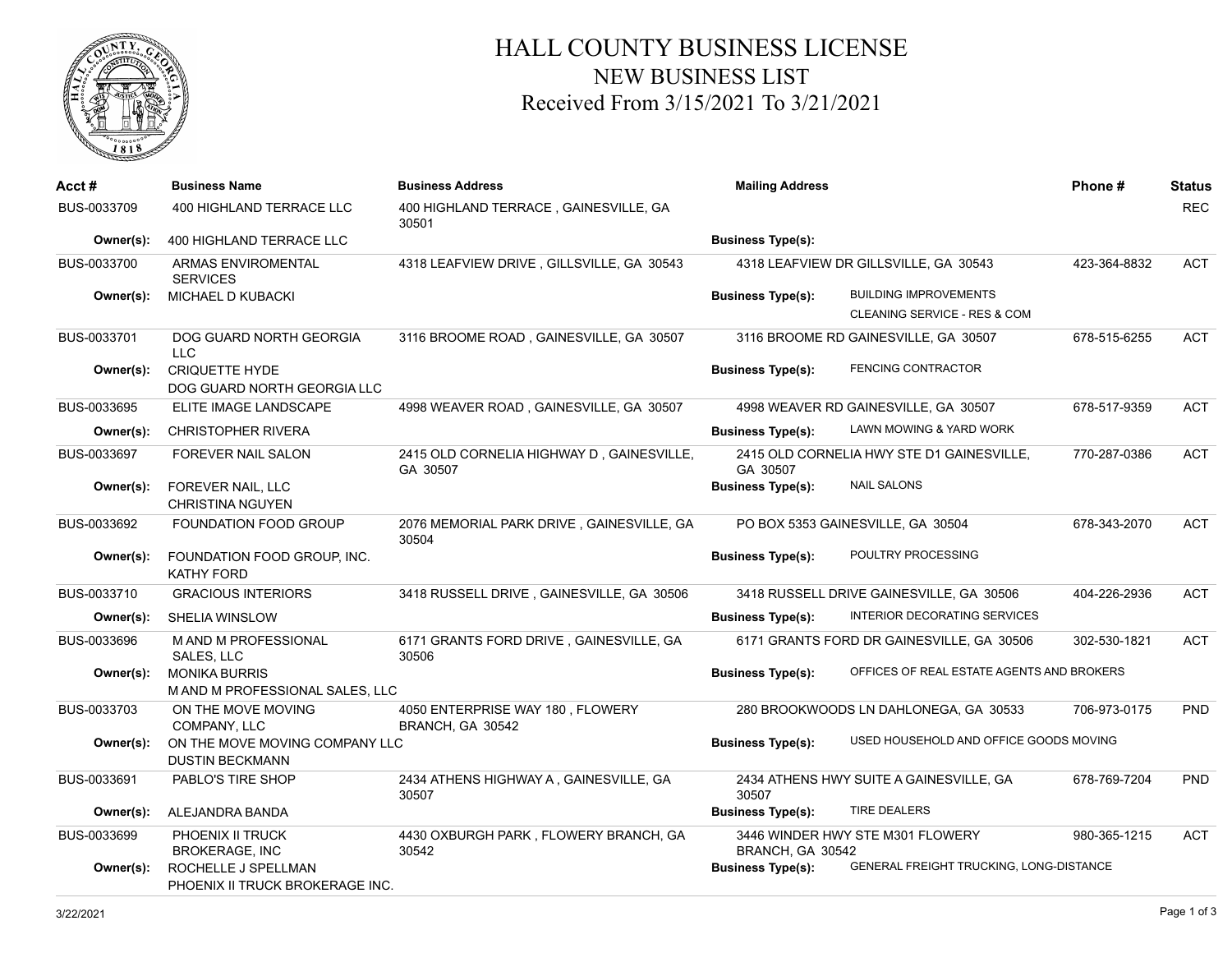

## HALL COUNTY BUSINESS LICENSE NEW BUSINESS LIST Received From 3/15/2021 To 3/21/2021

| Acct#       | <b>Business Name</b>                               | <b>Business Address</b>                             | <b>Mailing Address</b>   |                                                                               | Phone#       | <b>Status</b> |
|-------------|----------------------------------------------------|-----------------------------------------------------|--------------------------|-------------------------------------------------------------------------------|--------------|---------------|
| BUS-0033706 | PLUMGOOD PRODUCTION                                | 177 SOUTH HOMEWOOD DR, ATHENS, GA 30606             |                          | 177 SOUTH HOMEWOOD DR ATHENS, GA 30506                                        | 610-909-2083 | <b>ACT</b>    |
| Owner(s):   | PLUMBGOOD PRODUCTION                               |                                                     | <b>Business Type(s):</b> |                                                                               |              |               |
| BUS-0033693 | PRESTIGE AUTOMOTIVE                                | 2590 SILVERWOOD DRIVE, GAINESVILLE, GA<br>30507     |                          | 2590 SILVERWOOD DR GAINESVILLE, GA 30507                                      | 404-725-2380 | <b>ACT</b>    |
| Owner(s):   | JOSE A ROQUE ARANDA                                |                                                     | <b>Business Type(s):</b> | AUTOMOTIVE TRANSMISSION REPAIR<br>ALL OTHER AUTOMOTIVE REPAIR AND MAINTENANCE |              |               |
| BUS-0033712 | R NELSON TRANSPORT LLC                             | 3218 HIGH VIEW COURT, GAINESVILLE, GA<br>30506      |                          | 3218 HIGH VIEW CT. GAINESVILLE, GA 30506                                      | 912-577-4000 | <b>ACT</b>    |
| Owner(s):   | R NELSON TRANSPORT, LLC<br><b>RONALD NELSON</b>    |                                                     | <b>Business Type(s):</b> | GENERAL FREIGHT TRUCKING, LONG-DISTANCE                                       |              |               |
| BUS-0033698 | RAMSEY HILL CONTRACTING                            | 2951 RAMSEY ROAD, GAINESVILLE, GA 30507             |                          | 2951 RAMSEY RD GAINESVILLE, GA 30507                                          | 770-519-5017 | <b>ACT</b>    |
| Owner(s):   | RAMSEY HILL, LLC<br><b>FRANKLIN RAMSEY HILL</b>    |                                                     | <b>Business Type(s):</b> | <b>GENERAL CONTRACTOR</b>                                                     |              |               |
| BUS-0033707 | <b>RICK'S ELECTRIC</b>                             | 6292 GAINES FERRY ROAD, FLOWERY BRANCH,<br>GA 30542 | 30542                    | 6292 GAINES FERRY RD FLOWERY BRANCH, GA                                       | 678-446-9076 | <b>ACT</b>    |
| Owner(s):   | RICARDO LOPEZ                                      |                                                     | <b>Business Type(s):</b> | ELECTRICAL CONTRACTORS                                                        |              |               |
| BUS-0033702 | SECURE STORAGE LLC                                 | 2779 DAWSONVILLE HIGHWAY, GAINESVILLE,<br>GA 30506  | 30506                    | 2779 DAWSONVILLE HWY GAINESVILLE, GA                                          | 770-540-3128 | <b>TMP</b>    |
| Owner(s):   | SECURE STORAGE LLC<br><b>WILLIAM A GREENE</b>      |                                                     | <b>Business Type(s):</b> | GENERAL WAREHOUSING AND STORAGE                                               |              |               |
| BUS-0033705 | SOUTHERN LAND PRO, LLC                             | 5710 FIELDS ROAD, GAINESVILLE, GA 30506             |                          | 5710 FIELDS RD GAINESVILLE, GA 30506                                          | 678-997-4564 | <b>ACT</b>    |
| Owner(s):   | THOMAS MATTHEW HUNSUCKER<br>SOUTHERN LAND PROS LLC |                                                     | <b>Business Type(s):</b> | STUMP GRINDING/REMOVAL SERVICE<br>TREE TRIMMING/REMOVAL SERVICE               |              |               |
| BUS-0033704 | THE DELTA BEE                                      | 5301 VALLEY FOREST WAY, FLOWERY BRANCH,<br>GA 30542 | GA 30542                 | 5301 VALLEY FORREST WAY FLOWERY BRANCH,                                       | 404-552-0738 | <b>ACT</b>    |
| Owner(s):   | <b>AMIRIS RAMOS</b>                                |                                                     | <b>Business Type(s):</b> | TRANSLATION AND INTERPRETATION SERVICES                                       |              |               |
| BUS-0033694 | <b>VIRTUE HOME SERVICES</b>                        | 2485 DAWSONVILLE HIGHWAY, GAINESVILLE,<br>GA 30506  | 30506                    | 2485 DAWSONVILLE HWY GAINESVILLE, GA                                          | 678-687-7575 | <b>ACT</b>    |
| Owner(s):   | <b>COLE W BURCHARDT</b>                            |                                                     | <b>Business Type(s):</b> | <b>BUILDING IMPROVEMENTS</b>                                                  |              |               |
| BUS-0033713 | VISUAL CHANGES HANDYMAN<br><b>SERVICES</b>         | 5580 HOG MOUNTAIN ROAD, FLOWERY<br>BRANCH, GA 30542 | 30542                    | 5580 HOG MOUNTAIN RD FLOWERY BRANCH, GA                                       | 205-484-3863 | <b>ACT</b>    |
| Owner(s):   | MICHAEL STEVEN WILLIAMS                            |                                                     | <b>Business Type(s):</b> | <b>BUILDING IMPROVEMENTS</b>                                                  |              |               |
| BUS-0033711 | WATERMARK SENIOR LIVING.<br><b>INC</b>             | 5761 CONNER ROAD, FLOWERY BRANCH, GA<br>30542       | 89121                    | 3225 MCLEOD DR STE 100 LAS VEGAS, NV                                          | 678-910-1245 | PND           |
| Owner(s):   | WATERMARK SENIOR LIVING, INC<br><b>DEAN RAPPA</b>  |                                                     | <b>Business Type(s):</b> | PERSONAL CARE HOME                                                            |              |               |